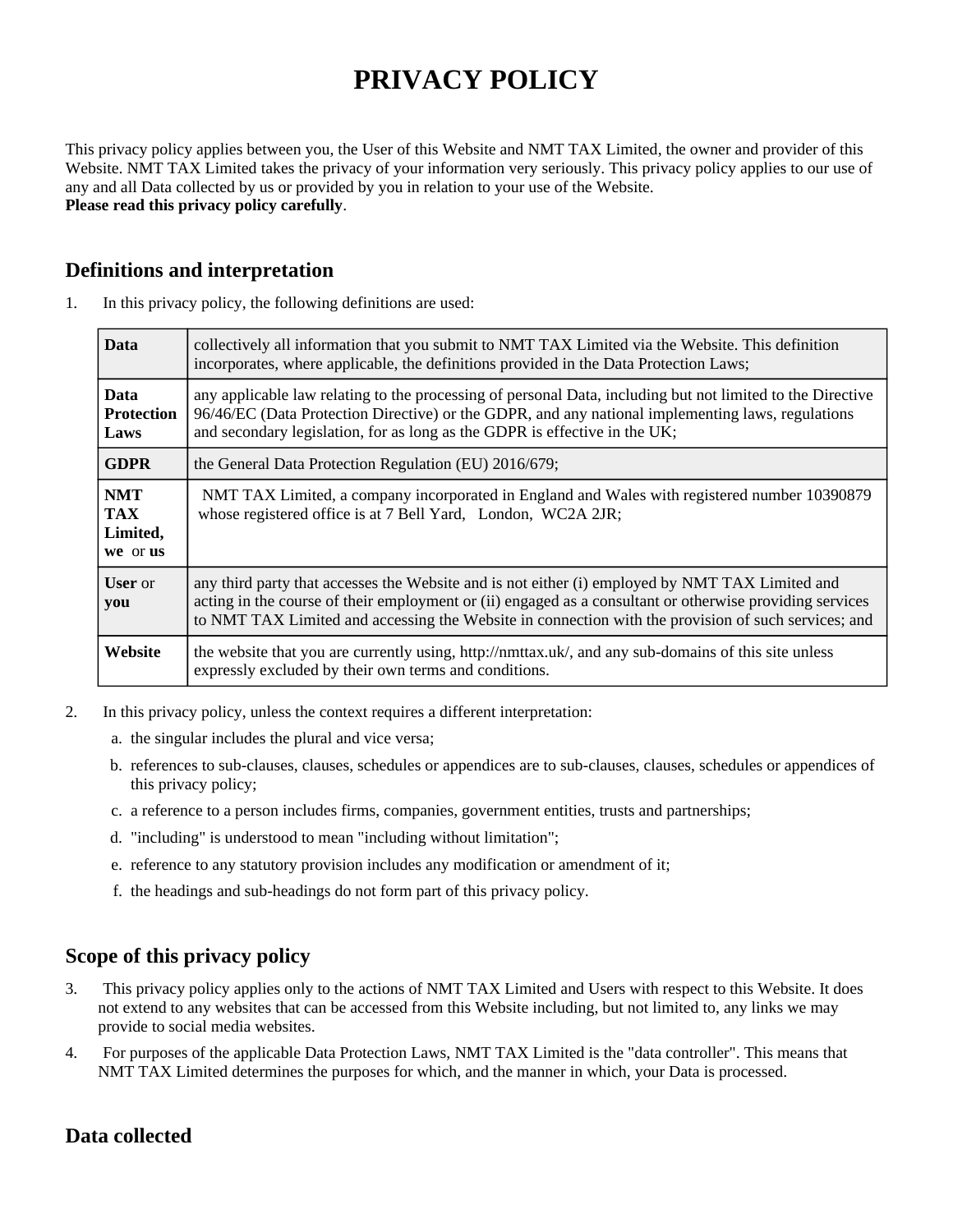- 5. We may collect the following Data, which includes personal Data, from you:
	- a. name;
	- b. job title;
	- c. profession;
	- d. contact Information such as email addresses and telephone numbers;
	- e. financial information such as credit / debit card numbers;

in each case, in accordance with this privacy policy.

# **How we collect Data**

- 6. We collect Data in the following ways:
	- a. data is given to us by you ;
	- b. data is received from other sources; and
	- c. data is collected automatically.

# **Data that is given to us by you**

- 7. NMT TAX Limited will collect your Data in a number of ways, for example:
	- a. when you contact us through the Website, by telephone, post, e-mail or through any other means;
	- b. when you elect to receive marketing communications from us;
	- c. when you use our services;

in each case, in accordance with this privacy policy.

# **Data that is received from third parties**

- 8. NMT TAX Limited will receive Data about you from the following third parties:
	- a. accountants.

# **Data that is received from publicly available third parties sources**

- 9. We will receive Data about you from the following publicly available third party sources:
	- a. web searches.

# **Data that is collected automatically**

- 10. To the extent that you access the Website, we will collect your Data automatically, for example:
	- a. we automatically collect some information about your visit to the Website. This information helps us to make improvements to Website content and navigation, and includes your IP address, the date, times and frequency with which you access the Website and the way you use and interact with its content.

# **Our use of Data**

11. Any or all of the above Data may be required by us from time to time in order to provide you with the best possible service and experience when using our Website. Specifically, Data may be used by us for the following reasons: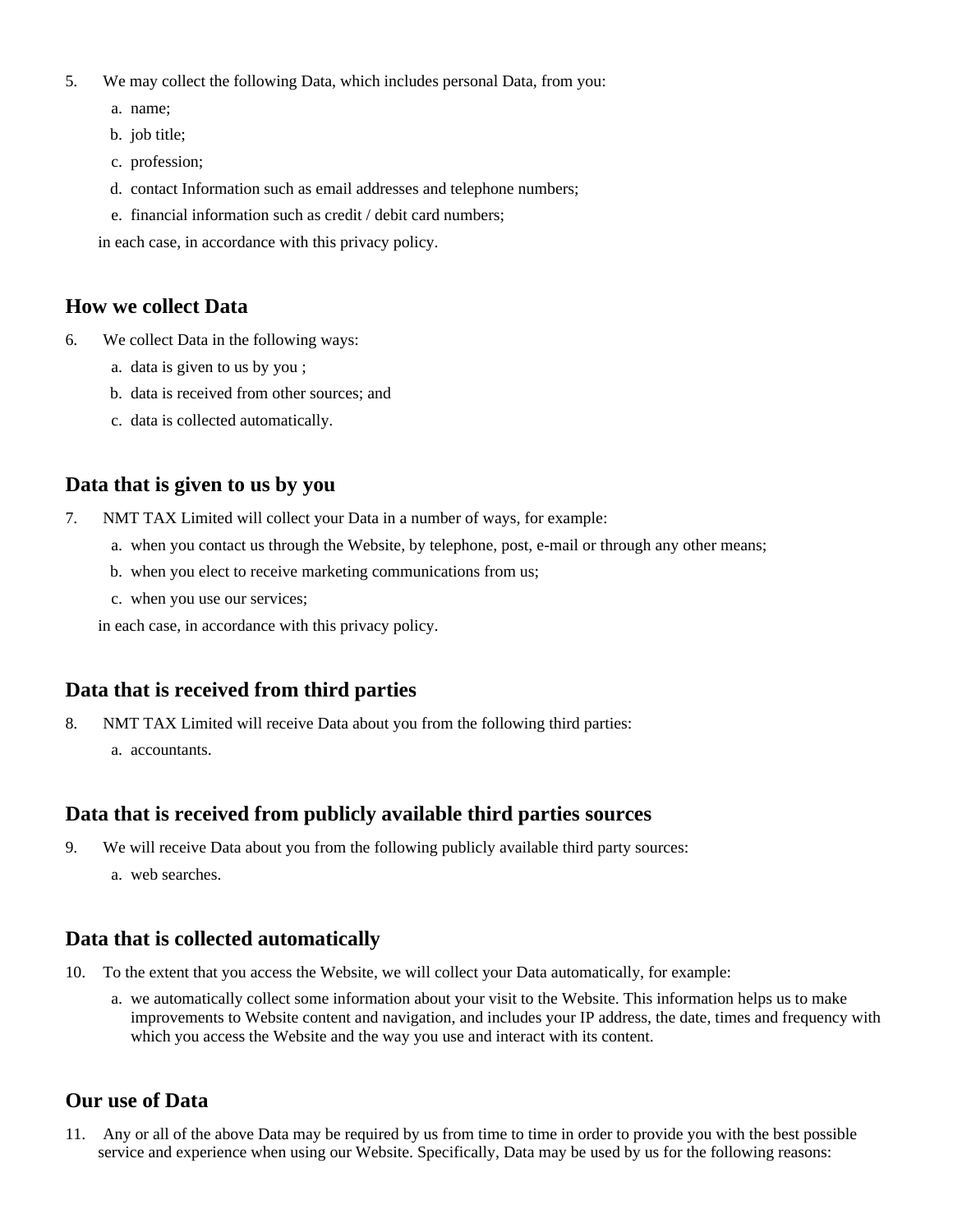a. internal record keeping;

in each case, in accordance with this privacy policy.

12. We may use your Data for the above purposes if we deem it necessary to do so for our legitimate interests. If you are not satisfied with this, you have the right to object in certain circumstances (see the section headed "Your rights" below).

#### **Who we share Data with**

- 13. We may share your Data with the following groups of people for the following reasons:
	- a. our employees, agents and/or professional advisors to complete the work;
	- b. relevant authorities to facilitate the correct collection of taxes;

in each case, in accordance with this privacy policy.

#### **Keeping Data secure**

- 14. We will use technical and organisational measures to safeguard your Data, for example:
	- a. access to your account is controlled by a password and a user name that is unique to you.
	- b. we store your Data on secure servers.
	- c. payment details are encrypted using SSL technology (typically you will see a lock icon or green address bar (or both) in your browser when we use this technology.
- 15. Technical and organisational measures include measures to deal with any suspected data breach. If you suspect any misuse or loss or unauthorised access to your Data, please let us know immediately by contacting us via this e-mail address: david.collins@nmttax.uk.
- 16. If you want detailed information from Get Safe Online on how to protect your information and your computers and devices against fraud, identity theft, viruses and many other online problems, please visit www.getsafeonline.org. Get Safe Online is supported by HM Government and leading businesses.

#### **Data retention**

- 17. Unless a longer retention period is required or permitted by law, we will only hold your Data on our systems for the period necessary to fulfil the purposes outlined in this privacy policy or until you request that the Data be deleted.
- 18. Even if we delete your Data, it may persist on backup or archival media for legal, tax or regulatory purposes.

# **Your rights**

- 19. You have the following rights in relation to your Data:
	- a. **Right to access** the right to request (i) copies of the information we hold about you at any time, or (ii) that we modify, update or delete such information. If we provide you with access to the information we hold about you, we will not charge you for this, unless your request is "manifestly unfounded or excessive." Where we are legally permitted to do so, we may refuse your request. If we refuse your request, we will tell you the reasons why.
	- b. **Right to correct** the right to have your Data rectified if it is inaccurate or incomplete.
	- c. **Right to erase** the right to request that we delete or remove your Data from our systems.
	- d. **Right to restrict our use of your Data** the right to "block" us from using your Data or limit the way in which we can use it.
	- e. **Right to data portability** the right to request that we move, copy or transfer your Data.
	- f. **Right to object** the right to object to our use of your Data including where we use it for our legitimate interests.